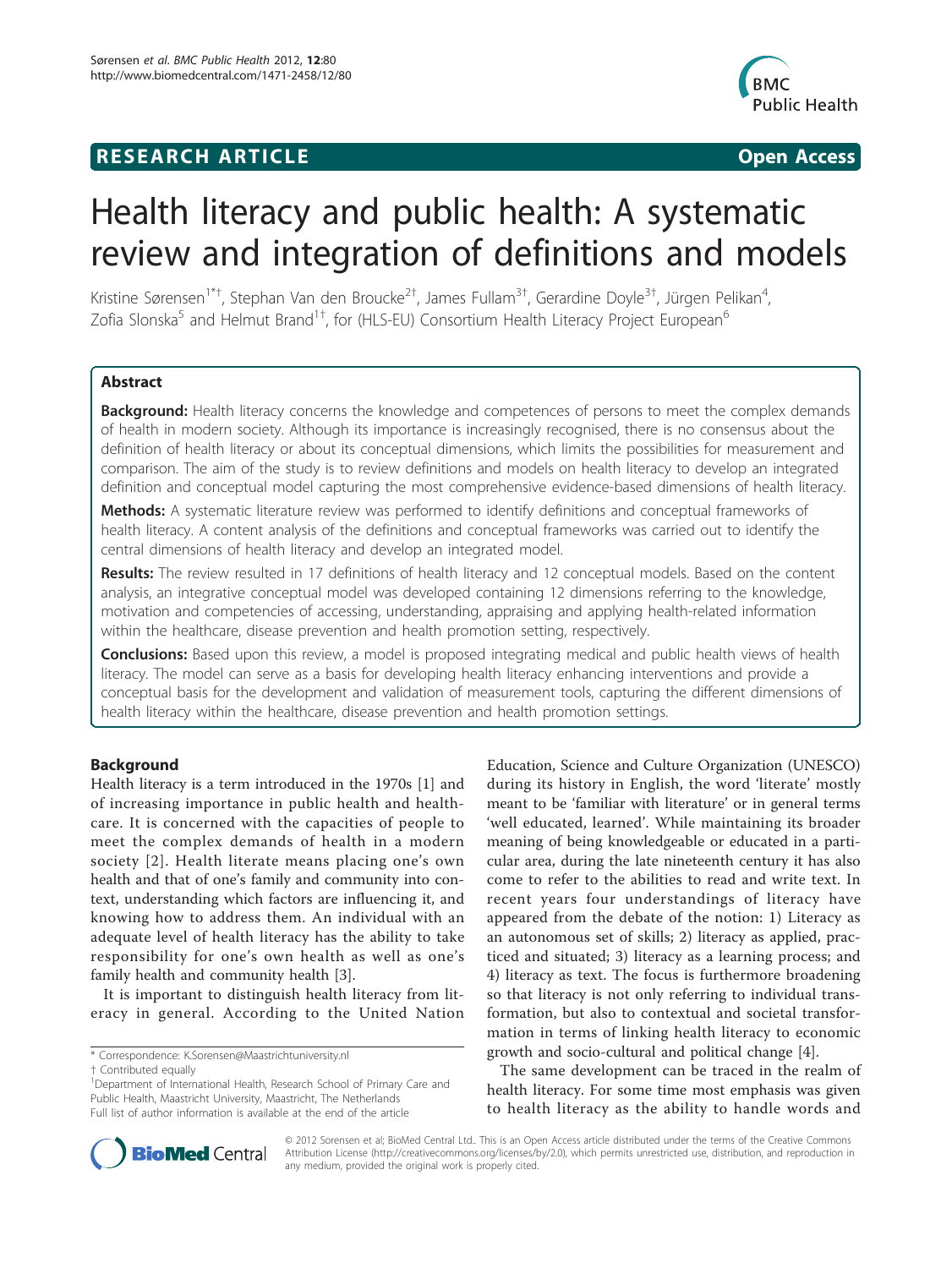numbers in a medical context, and in recent years the concept is broadening to also understanding health literacy as involving the simultaneous use of a more complex and interconnected set of abilities, such as reading and acting upon written health information, communicating needs to health professionals, and understanding health instructions [[5\]](#page-11-0). American studies in the 1990s linked literacy to health, showing an association between low literacy and decreased medication adherence, knowledge of disease and self-care management skills [[6](#page-11-0)]. The 2003 National Assessment of Adult Literacy (NAAL), which measured the English literacy of American adults (people age 16 and older) included questions related to health, and revealed the consequences of limited literacy on health and healthcare [\[7](#page-11-0)].

A report from the Institute of Medicine indicates that nearly half of the American adult population may have difficulties in acting on health information [[8](#page-11-0)]. This finding has been referred to as the "health literacy epidemic" [\[9\]](#page-11-0). In response, measures have been taken to ensure better health communication through establishing health literacy guidelines [[10\]](#page-11-0), and a trans-disciplinary approach has been encouraged to improve health literacy [[11](#page-11-0)]. To support this approach, the American Medical Association recommends four areas for research: health literacy screening; improving communication with low-literacy patients; costs and outcomes of poor health literacy; and causal pathways of how poor health literacy influences health [[12](#page-11-0),[13](#page-11-0)]. The research literature on health literacy has expanded exponentially, with nearly 5,000 PubMed-listed publications to date (Primo November 2011), the majority of which have been published since 2005 [[5,14](#page-11-0)] and is evident that health literacy is being explored within different disciplines and with different approaches, e.g. looking at the role of health educators in promoting health literacy [[15\]](#page-11-0); public health literacy for lawyers [[16\]](#page-11-0), health communication [\[17](#page-11-0)], the prevalence of limited health literacy [[18\]](#page-11-0), and health literacy as an empowerment tool for low-income mothers [[19](#page-11-0)].

While until recently the interest in health literacy was mainly concentrated in the United States and Canada, it has become more internationalized over the past decade [[20](#page-11-0)]. Research on health literacy has taken place in e.g. Australia [[21,22](#page-11-0)], Korea [[23](#page-11-0)], Japan [[24](#page-11-0)], the UK [[25\]](#page-11-0), the Netherlands [[26](#page-11-0)], and Switzerland [\[27\]](#page-11-0). Although the EU produced less than a third of the global research on health literacy between 1991 and 2005 [[28](#page-11-0),[29\]](#page-11-0), the importance of the issue is increasingly recognized in European health policies. As a case in point, health literacy is explicitly mentioned as an area of priority action in the European Commission's Health Strategy 2008- 2013 [[30\]](#page-11-0). It is linked to the core value of citizen empowerment, and the priority actions proposed by the European Commission include the promotion of health literacy programs for different age groups.

However, with the proliferation of health literacy research and policy measures, it becomes clear that there is no unanimously accepted definition of the concept. Moreover, the constituent dimensions of health literacy remain disputed, and attempts to operationalize the concept vary widely in scope, method and quality. As a result, it is very difficult to compare findings with regard to health literacy emerging from research in different countries.

The current article aims to address this issue by offering a systematic review of existing definitions and concepts of health literacy as reported in the international literature, by identifying the central health literacy dimensions, the target group as well as antecedents and consequences if explained. in order to develop an integrated definition and conceptual model capturing the most comprehensive evidence-based dimensions of health literacy.

#### Method

A systematic review in Medline, Pubmed and Web of Science was performed by two independent research teams in autumn 2009 and spring 2010 and the results compared and combined to obtain information regarding two research questions: (1) How is health literacy defined? and (2) How can health literacy be conceptualized? To retrieve studies, 17 keywords (definition, model, concept, dimension, framework, conceptual framework, theory, analysis, qualitative, quantitative, competence, skill, "public health", communication, information, functional, critical) were combined (using the Boolean operator and) with the search terms "health literacy", "health competence", and health competence (without quotes). Combinations of the keywords with health literacy (without quotes) produced a list of studies that was too wide for the purpose of this study, and therefore not used for the review. From the resulting list, studies were selected for inclusion in the review on the basis of their abstracts. Eligible studies were included which met the following inclusion criteria: (1) written in English; (2) concerned with health literacy in a developed country; and (3) offering relevant content with regard to the definition or conceptualization of health literacy, or a combination of these issues.

The eligible literature was scanned for definitions, and a content analysis was performed in three steps: Firstly, the definitions were coded and condensed by two research teams working independently. Secondly the analysis was discussed with a panel of health experts from the European Health Literacy Consortium. In a third step, the feedback was elaborated by the original research team and integrated in a final analysis yielding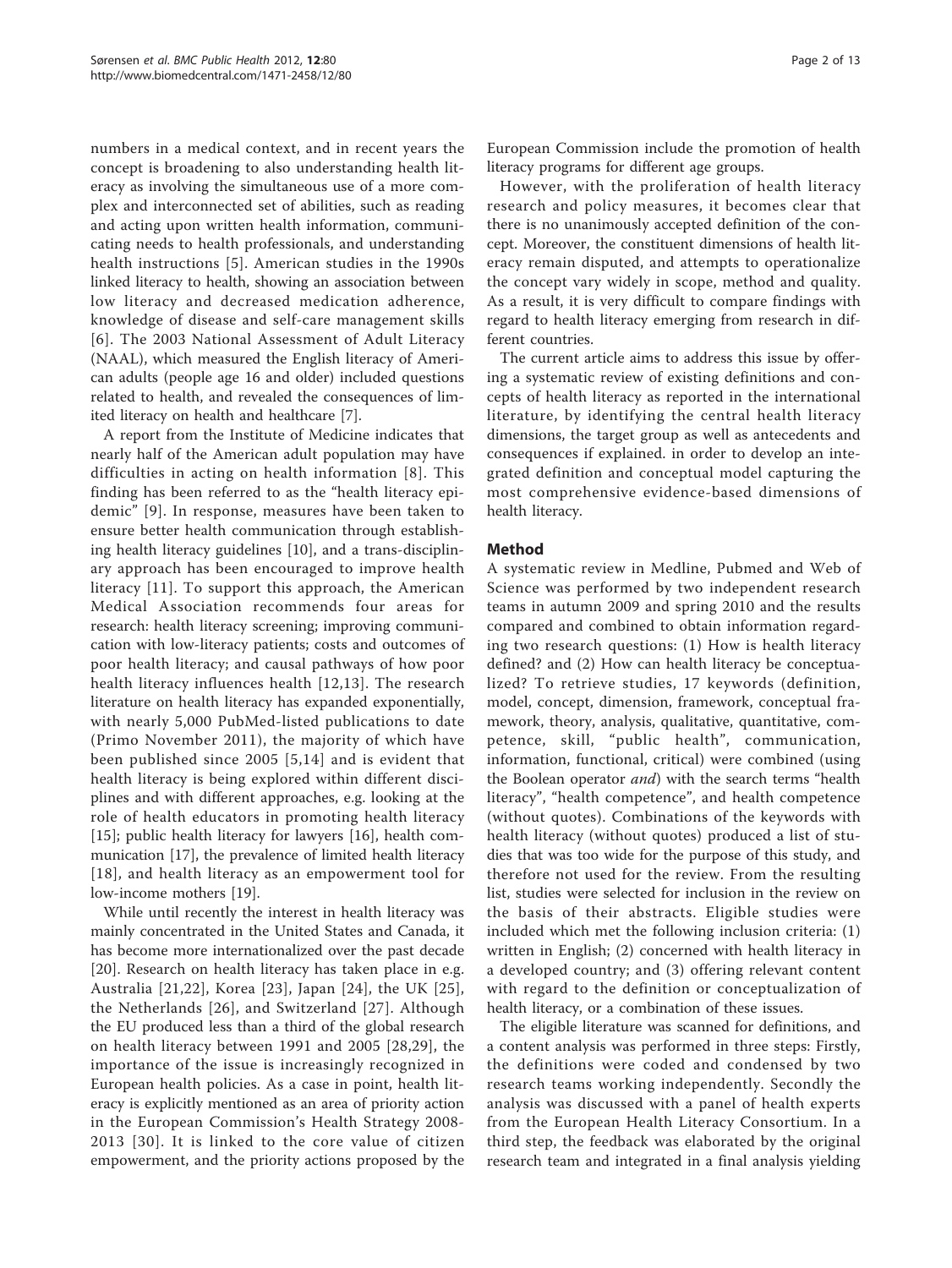a condensed 'all-inclusive' definition of health literacy capturing the different meanings and dimensions presented in the literature. In addition, an overview of all models from the eligible literature was conducted, the models were compared according to dimensions, target groups and antecedents as well as consequences if explained, and as a result a new conceptual model was drafted capturing the most comprehensive core dimensions of health literacy identified as well as its antecedents and consequences.

## Results

The combination of the key words with the three search terms resulted in the initial identification of 170 publications. Additional publications were found by reference tracking and included in the review. Based on the application of the inclusion criteria to the abstracts, 19 publications were retrieved which explicitly dealt with the definition of health literacy, and 12 with conceptual frameworks of health literacy.

## Definitions of health literacy

From the 19 publications focusing specifically on definitions of health literacy 17 explicit definitions could be derived (Table [1](#page-3-0)). Of these definitions, the ones by the American Medical Association [[12\]](#page-11-0), the Institute of Medicine [[8\]](#page-11-0) and WHO [[31](#page-11-0)] are cited most frequently in the eligible literature. A shared characteristic of these definitions is their focus on individual skills to obtain, process and understand health information and services necessary to make appropriate health decisions. However, recent discussions on the role of health literacy highlight the importance of moving beyond an individual focus, and of considering health literacy as an interaction between the demands of health systems and the skills of individuals. In fact the Institute of Medicine report already alluded that "health literacy is a shared function of social and individual factors, which emerges from the interaction of the skills of individuals and the demands of social systems" [[8](#page-11-0)]. More recently, Kwan [[32](#page-11-0)] and Pleasant [[33](#page-11-0)] underscored the importance of skills and abilities on the part of all parties involved in communication and decisions about health, including patients, providers, health educators, and lay people. This broader view is presented in the definition proposed by Zarcadoolas, Pleasant and Greer [[34\]](#page-11-0), who state that a health literate person is able to apply health concepts and information to novel situations, and to participate in ongoing public and private dialogues about health, medicine, scientific knowledge, and cultural beliefs. Freedman and her collegues [[35](#page-11-0)] argue that the medical perspective on factors influencing people's health should be shifted towards a societal level, and that a distinction must be made between public and individual health literacy. Public health literacy can be found when the conceptual foundations of health literacy are in place in a group or community.

The content analysis on the definitions yielded six clusters representing: (1) competence, skills, abilities; (2) actions; (3) information and resources; (4) objective; (5) context; and (6) time as outlined in Table [2](#page-4-0). Accordingly each cluster was carefully examined, discussed and condensed by the research team and the resulting chosen terms and notions were combined to yield a new 'all inclusive' comprehensive definition capturing the essence of the 17 definitions identified in the literature:

Health literacy is linked to literacy and entails people's knowledge, motivation and competences to access, understand, appraise, and apply health information in order to make judgments and take decisions in everyday life concerning healthcare, disease prevention and health promotion to maintain or improve quality of life during the life course.

This definition encompasses the public health perspective and can easily be specified to accommodate an individual approach by substituting the three domains of health "healthcare, disease prevention and health promotion" with "being ill, being at risk and staying healthy".

## Concepts of health literacy

Table [3](#page-5-0) lists the publications which provide a conceptual model of health literacy. From this overview, two issues become apparent. Firstly, health literacy is a multidimensional concept and consists of different components. Secondly, most conceptual models not only consider the key components of health literacy, but also identify the individual and system-level factors that influence a person's level of health literacy, as well as the pathways that link health literacy to health outcomes.

### Dimensions of health literacy

The distinction between medical and public health literacy [[35](#page-11-0)] is reflected in the identification of different dimensions. Within the definition of health literacy as individual capacities, the Institute of Medicine [[8](#page-11-0)] consider cultural and conceptual knowledge, listening, speaking, arithmetical, writing, and reading skills as the main components of health literacy. Speros [[48\]](#page-11-0) also identifies reading and numeracy skills as the defining attributes, but adds comprehension, the capacity to use health information in decision making, and successful functioning in the role of healthcare consumer as dimensions. Baker [[49\]](#page-11-0) divides health literacy into health related print literacy and health related oral literacy, while Paashe-Orlow and Wolf [[40\]](#page-11-0) distinguish between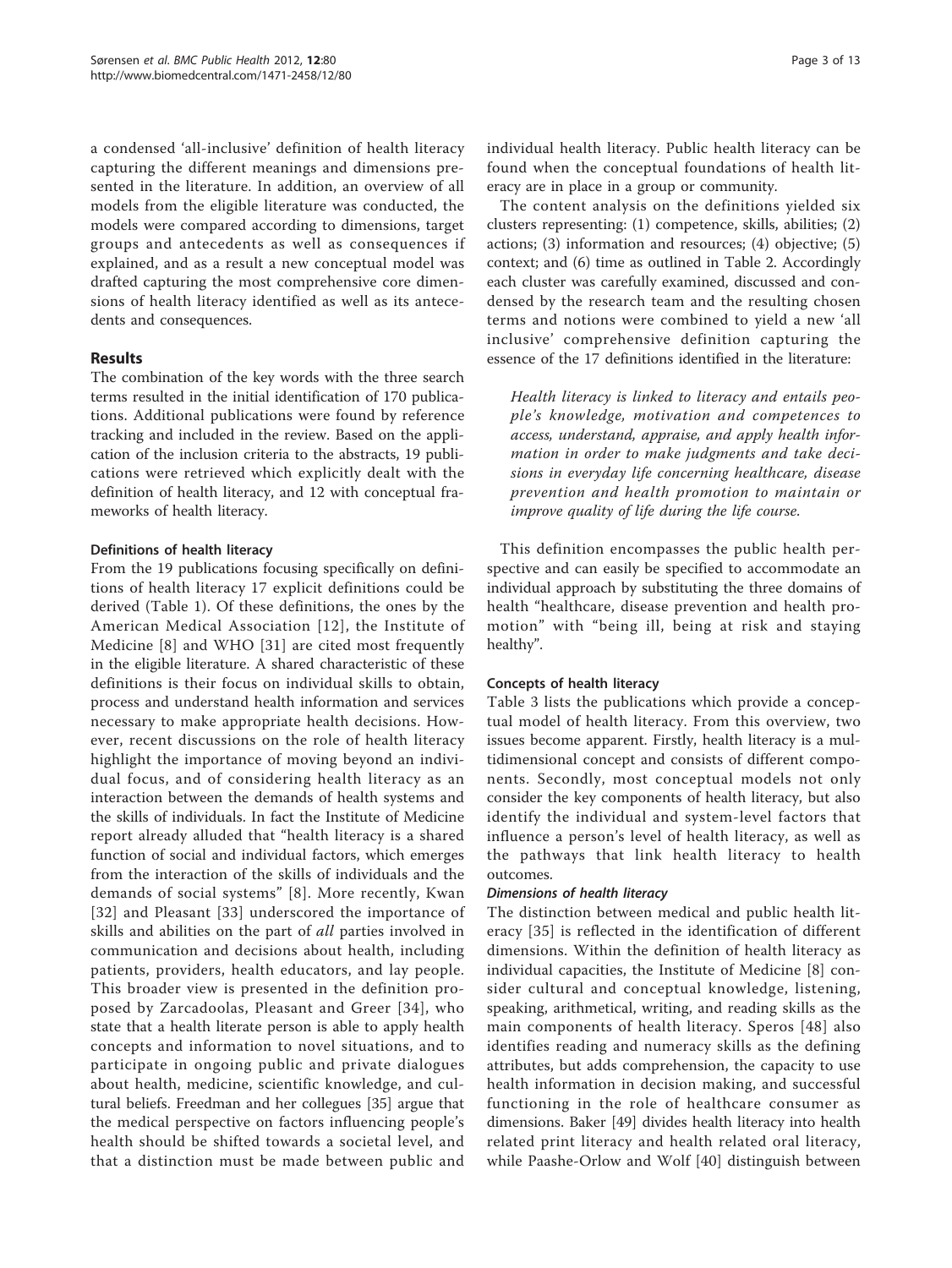#### <span id="page-3-0"></span>Table 1 Definitions of health literacy

|                | WHO (1998)                                          | "The cognitive and social skills which determine the motivation and ability of individuals to gain access to<br>understand and use information in ways which promote and maintain good health" [31]                                                                                                                                                                             |
|----------------|-----------------------------------------------------|---------------------------------------------------------------------------------------------------------------------------------------------------------------------------------------------------------------------------------------------------------------------------------------------------------------------------------------------------------------------------------|
| $\mathfrak{D}$ | American Medical Association's<br>(1999)            | "The constellation of skills, including the ability to perform basic reading and numeral tasks required to<br>function in the healthcare environment" [12]                                                                                                                                                                                                                      |
| 3              | Nutbeam (2000)                                      | "The personal, cognitive and social skills which determine the ability of individuals to gain access to,<br>understand, and use information to promote and maintain good health" [36]                                                                                                                                                                                           |
| 4              | Institute of Medicine (2004)                        | "The individuals' capacity to obtain, process and understand basic health information and services needed<br>to make appropriate health decisions" [8]                                                                                                                                                                                                                          |
| 5              | Kickbusch, Wait & Maag (2005)                       | "The ability to make sound health decision(s) in the context of everyday life-at home, in the community, at<br>the workplace, the healthcare system, the market place and the political arena. It is a critical empowerment<br>strategy to increase people's control over their health, their ability to seek out information and their ability<br>to take responsibility" [37] |
| 6              | Zarcadoolas, Pleasant & Greer<br>(2003, 2005, 2006) | "The wide range of skills, and competencies that people develop to seek out, comprehend, evaluate and<br>use health information and concepts to make informed choices, reduce health risks ad increase quality of<br>life" [34,38,39]                                                                                                                                           |
| $\overline{7}$ | Paasche-Orlow & Wolf (2006)                         | "An individual's possession of requisite skills for making health-related decisions, which means that health<br>literacy must always be examined in the context of the specific tasks that need to be accomplished. The<br>importance of a contextual appreciation of health literacy must be underscored" [40]                                                                 |
| 8              | EU (2007)                                           | "The ability to read, filter and understand health information in order to form sound judgments" [30]                                                                                                                                                                                                                                                                           |
| 9              | Pavlekovic (2008)                                   | "The capacity to obtain, interpret and understand basic health information and services and the<br>competence to use such information to enhance health" [41]                                                                                                                                                                                                                   |
|                | 10 Rootman & Gordon-Elbihbety<br>(2008)             | "The ability to access, understand, evaluate and communicate information as a way to promote, maintain<br>and improve health in a variety of settings across the life course" [42]                                                                                                                                                                                              |
|                | 11 Ishikawa & Yano (2008)                           | "The knowledge, skills and abilities that pertain to interactions with the healthcare system" [14]                                                                                                                                                                                                                                                                              |
|                | 12 Mancuso (2008)                                   | "A process that evolves over one's lifetime and encompasses the attributes of capacity, comprehension, and<br>communication. The attributes of health literacy are integrated within and preceded by the skills, strategies,<br>and abilities embedded within the competencies needed to attain health literacy" [43]                                                           |
|                | 13 Australian Bureau of Statistics<br>(2008)        | "The knowledge and skills required to understand and use information relating to health issues such as<br>drugs and alcohol, disease prevention and treatment, safety and accident prevention, first aid, emergencies,<br>and staying healthy" [44]                                                                                                                             |
|                | 14 Yost et al. (2009)                               | "The degree to which individuals have the capacity to read and comprehend health-related print material,<br>identify and interpret information presented in graphical format (charts, graphs and tables), and perform<br>arithmetic operations in order to make appropriate health and care decisions" [45]                                                                     |
|                | 15 Adams et al. (2009)                              | "The ability to understand and interpret the meaning of health information in written, spoken or digital<br>form and how this motivates people to embrace or disregard actions relating to health" [22]                                                                                                                                                                         |
|                | 16 Adkins et al. (2009)                             | "The ability to derive meaning from different forms of communication by using a variety of skills to<br>accomplish health-related objectives" [46]                                                                                                                                                                                                                              |
|                | 17 Freedman et al. (2009)                           | "The degree to which individuals and groups can obtain process, understand, evaluate, and act upon<br>information needed to make public health decisions that benefit the community" [35]                                                                                                                                                                                       |

listening, verbal fluency, memory span and navigation. Lee et al. [[47](#page-11-0)] identify four interrelated factors: (1) disease and self-care knowledge; (2) health risk behavior; (3) preventive care and physician visits; and (4) compliance with medication. While these defining elements of health literacy vary considerably they all concern cognitive capabilities, skills and behaviors which reflect an individual's capacity to function in the role of a patient within the healthcare system.

Proponents of the population health literacy view, on the other hand, extend the concept to include dimensions which go beyond individual competences and the medical context. The prototypical model is that of Nutbeam [\[36](#page-11-0)], which distinguishes between three typologies of health literacy: (1) Functional health literacy refers to the basic skills in reading and writing that are necessary to function effectively in everyday situations, broadly comparable with the content of "medical" health literacy referred to above; (2) Interactive health literacy refers to more advanced cognitive and literacy skills which, together with social skills, can be used to actively participate in everyday situations, extract information and derive meaning from different forms of communication, and apply this to changing circumstance; and (3) Critical health literacy refers to more advanced cognitive skills which, together with social skills, can be applied to critically analyze information and use this to exert greater control over life events and situations. The different typologies represent levels of knowledge and skills that progressively support greater autonomy and personal empowerment in health related decision-making, as well as engagement with a wider range of health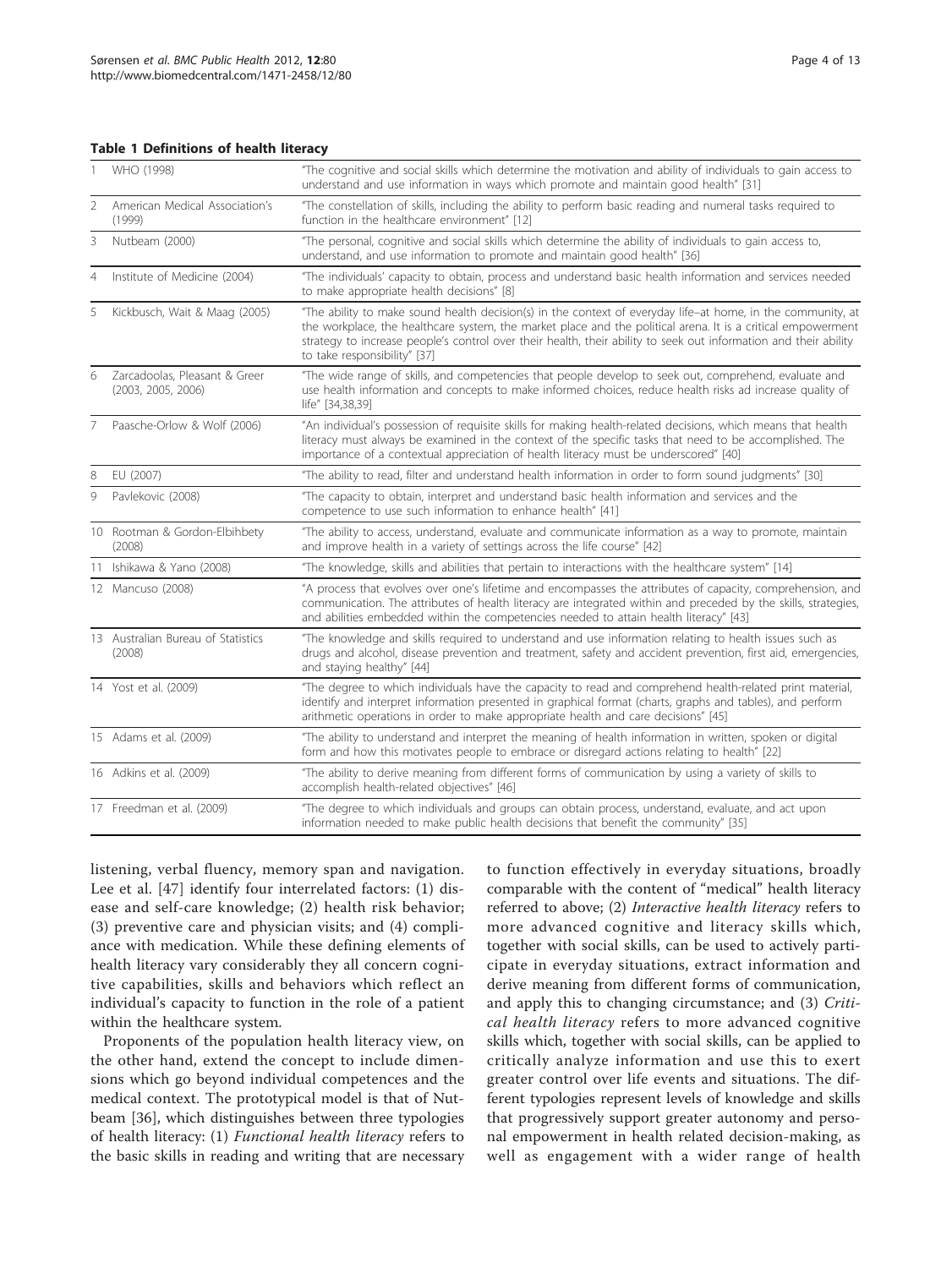| Competence / skills / Action<br>abilities                                                                                                                                                                                                                                         |                                                                                                                                                                                                                                                                                                                                                                                                                                                                                                                                                                                             | <b>Information</b>                                                                                                                                                                                                                                                                                                                   | Objective                                                                                                                                                                                                                                                                                                                                                                                                                                                                                                                                                                                                                                   | Context                                                                                                                                                                                                                                                                                                                                                                              | <b>Time</b>                                                 |
|-----------------------------------------------------------------------------------------------------------------------------------------------------------------------------------------------------------------------------------------------------------------------------------|---------------------------------------------------------------------------------------------------------------------------------------------------------------------------------------------------------------------------------------------------------------------------------------------------------------------------------------------------------------------------------------------------------------------------------------------------------------------------------------------------------------------------------------------------------------------------------------------|--------------------------------------------------------------------------------------------------------------------------------------------------------------------------------------------------------------------------------------------------------------------------------------------------------------------------------------|---------------------------------------------------------------------------------------------------------------------------------------------------------------------------------------------------------------------------------------------------------------------------------------------------------------------------------------------------------------------------------------------------------------------------------------------------------------------------------------------------------------------------------------------------------------------------------------------------------------------------------------------|--------------------------------------------------------------------------------------------------------------------------------------------------------------------------------------------------------------------------------------------------------------------------------------------------------------------------------------------------------------------------------------|-------------------------------------------------------------|
| <b>Skills</b><br>Possession of requisite<br>skills/Constellation of<br>skills/Wide range of<br>skills<br>Cognitive skills<br>Social skills<br>Personal skills<br>The ability<br>The capacity<br>The knowledge<br>The competencies<br>Motivation<br>Comprehension<br>Communication | To gain access<br>To understand<br>To use<br>To perform basic<br>reading and<br>numerical tasks<br>To obtain<br>To process<br>To seek out<br>To comprehend<br>To evaluate<br>To read<br>To filter<br>To find<br>To appraise<br>To communicate<br>To interpret<br>To identify<br>To perform<br>arithmetic<br>operations<br>To embrace or<br>disregard actions<br>To derive meaning<br>To act<br>To make sound<br>decisions/to make<br>health-related<br>decisions<br>To take<br>responsibility<br>To pertain<br>interactions<br>To attain capacity,<br>comprehension<br>and<br>communication | Information<br>Health<br>information<br>Information<br>relating to<br>health<br>Basic health<br>information<br>Health-related<br>print-material<br>Information<br>presented in<br>graphical form<br>Health<br>information in<br>written, spoken<br>or digital form<br>Different forms<br>of<br>communication<br>Concepts<br>Services | Promote and maintain<br>good health<br>To function in the health<br>care environment<br>To make appropriate<br>health decisions<br>A critical empowerment<br>strategy to increase<br>people's control over<br>their health<br>To make informed<br>choices<br>Reduce health risks<br>Increase quality of life<br>To form sound<br>judgments<br>To engage in demands<br>of different health<br>contexts<br>To promote health<br>To enhance health<br>To improve health<br>To make appropriate<br>health and care decisions<br>To accomplish health-<br>related objectives<br>To make public health<br>decisions that benefit the<br>community | Variety of settings<br>The health care environment<br>Different health contexts<br>Health care setting<br>Health related contexts<br>The everyday life at home, in the community,<br>at the workplace, within the healthcare system,<br>at the market place and within the political<br>arena<br>HL always related to the context of the<br>specific tasks needed to be accomplished | Across<br>the life<br>course<br>Evolves<br>over<br>lifetime |

<span id="page-4-0"></span>Table 2 The six clusters identified when condensing the definitions from the literature review

knowledge that extends from personal health management to the social determinants of health [[52\]](#page-12-0). Manganello [[50\]](#page-11-0) adds media literacy as the ability to critically evaluate media messages. Zarcadoolas et al. [[38](#page-11-0)] distinguish between fundamental literacy (skills and strategies involved in reading, speaking, writing and interpreting numbers); science literacy (the levels of competence with science and technology); *civic literacy* (abilities that enable citizens to become aware of public issues and become involved in the decision-making process); and cultural literacy (the ability to recognize and use collective beliefs, customs, world-view and social identity in order to interpret and act on health information). In a similar vein, Freedman et al. [[35](#page-11-0)] identify three dimensions of public health literacy, each of which involves corresponding competences: (1) Conceptual foundations includes the basic knowledge and information needed to understand and take action on public health concerns; individuals and groups should be able to discuss core public health concepts, public health constructs and ecologic perspectives. (2) Critical skills relates to the skills necessary to obtain, process, evaluate, and act upon information that is needed to make public health decisions that benefit the community; an individual or group should be able to obtain, evaluate, and utilize public health information, identify public health aspects of personal and community concerns, and access who is naming and framing public health problems and solutions. (3) Civic orientation includes the skills and resources necessary to address health concerns through civic engagement; an individual or group should be able to articulate the uneven distribution of burdens and benefits of the society, evaluate who benefits and who is harmed by public health efforts, communicate current public health problems, and address public health problems through civic action, leadership, and dialogue. Mancuso [[43](#page-11-0)] emphasizes that health literacy is a process that evolves over a person's lifetime and identify the attributes of health literacy to be capacity, comprehension and communication. (1) The Capacity skills related to health literacy include gathering, analyzing, and evaluating health information for credibility and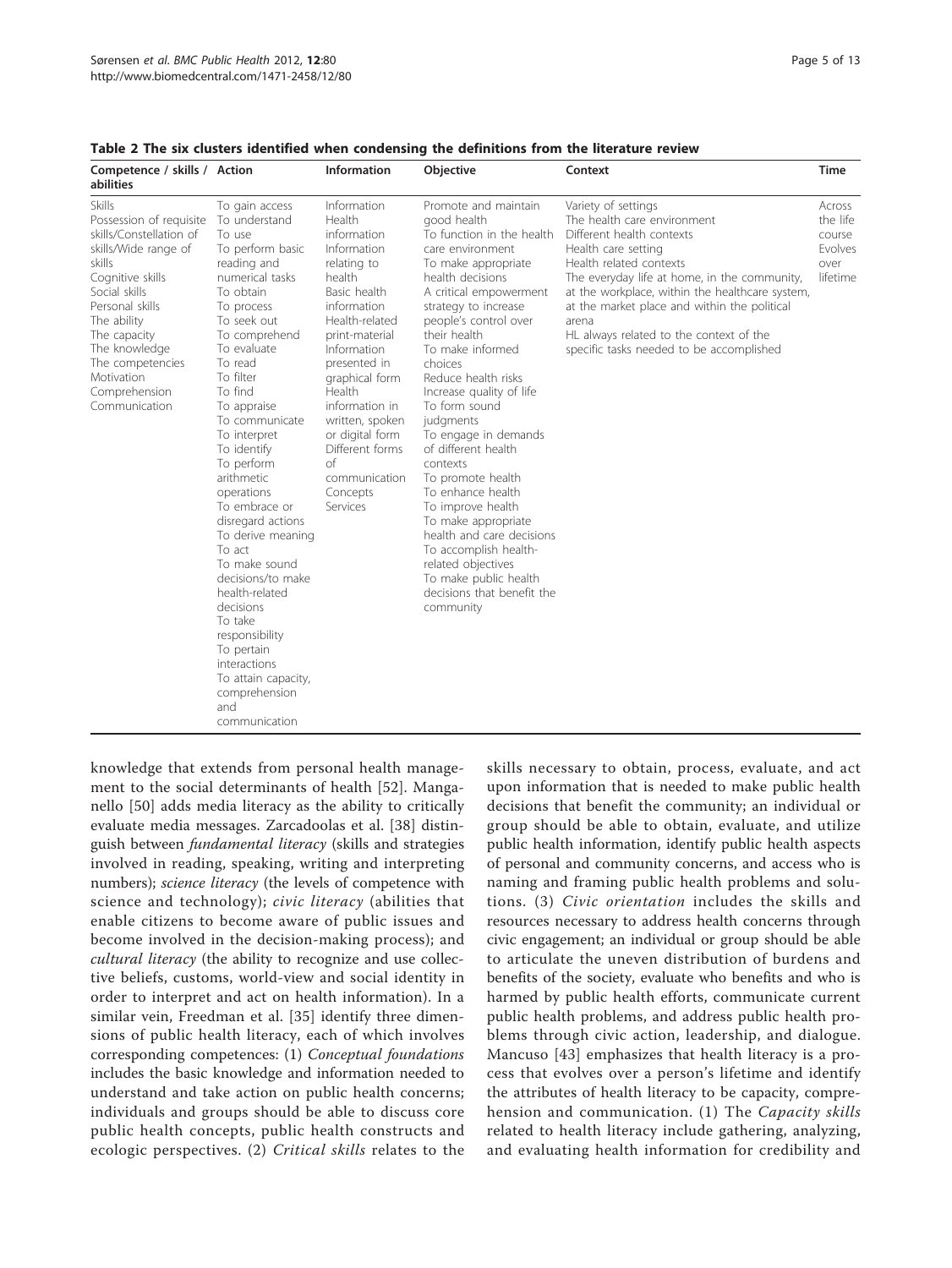## <span id="page-5-0"></span>Table 3 Conceptual models of health literacy

|                | Reference                                                      | <b>Dimensions</b>                                                                                                                                                     | <b>Antecedents</b>                                                                                                                                                                                                                                                       | Consequences                                                                                                                                                                                                                                                                                                                                                                                                                                                                                                                                                                                                                  |
|----------------|----------------------------------------------------------------|-----------------------------------------------------------------------------------------------------------------------------------------------------------------------|--------------------------------------------------------------------------------------------------------------------------------------------------------------------------------------------------------------------------------------------------------------------------|-------------------------------------------------------------------------------------------------------------------------------------------------------------------------------------------------------------------------------------------------------------------------------------------------------------------------------------------------------------------------------------------------------------------------------------------------------------------------------------------------------------------------------------------------------------------------------------------------------------------------------|
| 1              | Nutbeam<br>$(2000)$ [36]                                       | - Functional health literacy<br>- Interactive health literacy<br>- Critical health literacy                                                                           | Health promotion actions (education, social<br>mobilization, advocacy)                                                                                                                                                                                                   | Individual benefits<br>- Improved knowledge of risks<br>- Compliance with prescribed actions. Improved<br>capacity to act independently on knowledge<br>- Improved motivation and self-confidence<br>- Improved individual resilience to adversity<br>Community/social benefits<br>- Increased participation in population health<br>programs<br>- Improved capacity to influence social norms and<br>interact with social groups.<br>- Improved capacity to act on social and economic<br>determinants of health<br>- improved community empowerment                                                                         |
| 2              | Lee et al.<br>$(2004)$ [47]                                    | - Disease and self-care<br>knowledge.<br>- Health risk behavior<br>- Preventive care and physician<br>visits.<br>- Compliance with<br>medications.                    | - Social-economic status<br>- Gender<br>- Ethnicity<br>- Health insurance coverage<br>- Disease severity<br>- Income discrepancy<br>- Ethnic composition of the community                                                                                                | - Health status<br>- Emergency care<br>- Hospitalization                                                                                                                                                                                                                                                                                                                                                                                                                                                                                                                                                                      |
| 3              | Institute of<br>Medicine<br>$(2004)$ [8]                       | - Cultural and conceptual<br>knowledge<br>- Listening<br>- Speaking<br>- Arithmetical skills<br>- Writing skills<br>- Reading skills                                  | - Education, culture and language.<br>- Communication and assessment skills of<br>people with whom individuals interact for<br>health<br>- Ability of the media, the marketplace, and<br>governmental agencies to provide health<br>information in an appropriate manner | Health outcomes and costs                                                                                                                                                                                                                                                                                                                                                                                                                                                                                                                                                                                                     |
| $\overline{4}$ | Zarcadoolas<br>et al. (2005)<br>$[38]$                         | - Fundamental literacy Science<br>literacy<br>- Civic literacy<br>Cultural literacy                                                                                   | - Health status<br>- Demographic, sociopolitical, psychosocial<br>and cultural factors                                                                                                                                                                                   | - Ability to apply information to novel situations<br>Ability to participate in public and private<br>dialogues about health, medicine, scientific<br>knowledge and cultural beliefs                                                                                                                                                                                                                                                                                                                                                                                                                                          |
| 5              | Speros<br>$(2005)$ [48]                                        | - Reading/numeracy skills<br>- Comprehension<br>- Capacity to use health<br>information in decision making<br>- Successful functioning in<br>healthcare consumer role | - Literacy<br>- Health-related experience.                                                                                                                                                                                                                               | - Improved self-reported health status<br>- Lower healthcare costs<br>- Increased health knowledge<br>- Shorter hospitalization<br>Less frequent use of healthcare services                                                                                                                                                                                                                                                                                                                                                                                                                                                   |
| 6              | Baker (2006)<br>$[49]$                                         | - Health-related print literacy<br>- Health-related oral literacy.                                                                                                    | - Health-related reading fluency<br>- Health-related vocabulary<br>- Familiarity with health concepts<br>Complexity and difficulty of the printed<br>and spoken messages in the healthcare<br>environment                                                                | - Acquisition of new knowledge<br>- More positive attitudes<br>- Greater self-efficacy Positive health behaviors<br>- Better health outcomes                                                                                                                                                                                                                                                                                                                                                                                                                                                                                  |
| 7              | Paashe-<br>Orlow<br>& Wolf<br>$(2007)$ [40]                    | - Listening<br>- Verbal fluency<br>- Memory span<br>- Navigation.                                                                                                     | - Socioeconomic status Occupation<br>- Employment status Income<br>- Social support<br>- Culture and language<br>- Education<br>- Age<br>- Race/ethnicity Personal competences<br>such as vision, hearing, verbal ability,<br>memory and reasoning.                      | - Access and utilization of healthcare (influenced by<br>patients' navigation skills, self-efficacy and<br>perceived barriers, and by system's complexity,<br>acute care orientation and tiered delivery model).<br>- Patient/provider interactions (influenced patients'<br>knowledge, beliefs and participation in decision-<br>making, and by providers' communication skills,<br>teaching ability, time and patient-centered care).<br>Self care (influenced by patients' motivation,<br>problem-solving, self-efficacy, knowledge/skills, and<br>by support technologies, mass media, health<br>education and resources) |
| 8              | Kickbusch & - Functional<br>Maag (2008) - Interactive<br>$[2]$ | - Critical                                                                                                                                                            | - Education system<br>- Health-care system<br>- Culture/home and community<br>- Work<br>- Politics<br>Market                                                                                                                                                             | - Health outcomes and costs                                                                                                                                                                                                                                                                                                                                                                                                                                                                                                                                                                                                   |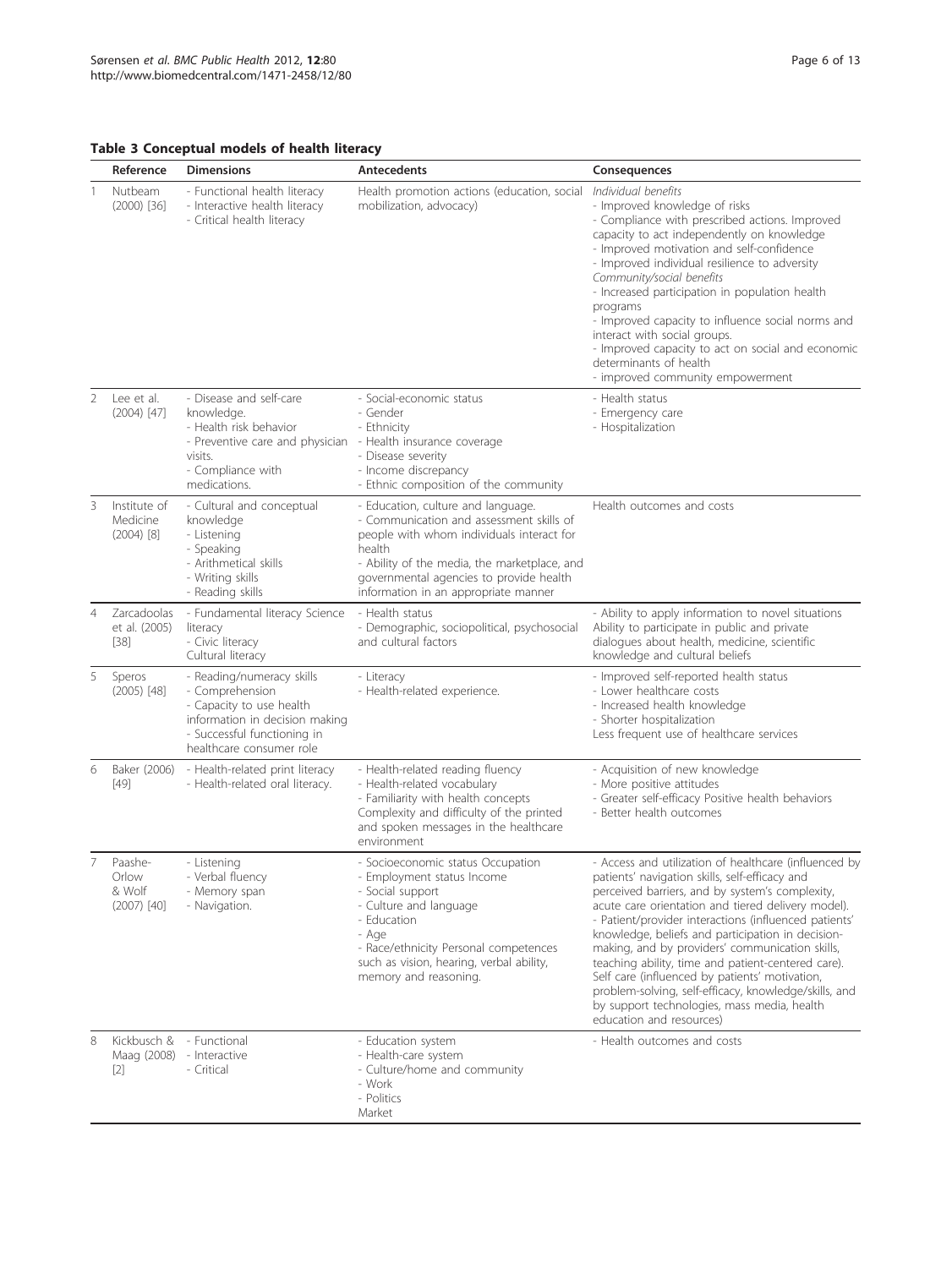|  | Table 3 Conceptual models of health literacy (Continued) |  |  |  |  |
|--|----------------------------------------------------------|--|--|--|--|
|--|----------------------------------------------------------|--|--|--|--|

| 9  | Mancuso<br>$(2008)$ [43]               | - Capacity<br>- Comprehension<br>Communication                                                                | - Operational competence<br>- Interactive competence<br>- Autonomous competence<br>- Informational competence<br>- Contextual competence<br>- Cultural competence                                                                 | - Healthcare costs<br>- Knowledge of diseases and treatments<br>- Self-management skills<br>- Ability to care for chronic conditions<br>- Compliance<br>- Medical or medication treatment errors<br>- Access to and use of healthcare services.<br>- Use of expensive services such as emergency care<br>and inpatient admissions. Prevention and screening<br>health-promoting behaviors<br>Health status, defined as physical illness or<br>perceptions of illness, disease or impairment |
|----|----------------------------------------|---------------------------------------------------------------------------------------------------------------|-----------------------------------------------------------------------------------------------------------------------------------------------------------------------------------------------------------------------------------|---------------------------------------------------------------------------------------------------------------------------------------------------------------------------------------------------------------------------------------------------------------------------------------------------------------------------------------------------------------------------------------------------------------------------------------------------------------------------------------------|
| 10 | Manganello<br>$(2008)$ [50]            | - Functional health literacy<br>- Interactive health literacy<br>- Critical health literacy<br>Media literacy | - Individual traits (age, race, gender, cultural<br>background, cognitive and physical<br>abilities, social skills)<br>- Media use<br>- Peer and parent influences<br>- Mass media, the education system and<br>the health system | - Health behavior<br>- Health costs<br>- Health service use                                                                                                                                                                                                                                                                                                                                                                                                                                 |
|    | 11 Freedman<br>et al. (2009)<br>$[35]$ | - Conceptual foundations<br>- Critical skills<br>Civic orientation                                            | Social, environmental and political forces                                                                                                                                                                                        | - Resolve some of society's more pressing health<br>issues<br>- Alleviate social injustices.                                                                                                                                                                                                                                                                                                                                                                                                |
|    | 12 Von Wagner<br>et al. (2009)<br>[51] | - Ability to rely on literacy and<br>numeracy skills when they are<br>required to solve problems              | - Epidemiological or structural<br>determinants<br>- Individual influences<br>- Reading and arithmetic skills<br>- External influences                                                                                            | - Access and use of healthcare<br>- Patient-provider interaction<br>- Management of health and illness                                                                                                                                                                                                                                                                                                                                                                                      |

quality, working together, managing resources, seeking guidance and support, developing and expressing a sense of self, creating and pursuing a vision and goals, and keeping pace with change. Oral language skills are also considered essential. Social skills and credentials such as reading, listening, analytical, decision-making, and numerical abilities are important as well to advocate for oneself, to act on health information, and to negotiate and navigate within the health-care system. (2) Comprehension is a complex process based on the effective interaction of logic, language, and experience and is crucial to the accurate interpretation of a myriad of information that is provided to the modern patient, such as discharge instructions, consent forms, patient education materials, and medication directions. (3) Communication is how thoughts, messages or information are exchanged through speech, signals, writing or behavior. Communication involves inputs, decoding, encoding output, and feedback. Essential communication skills are reading with understanding, conveying ideas in writing, speaking so others can understand, listening actively, and observing critically.

In conclusion, the range of factors that are considered as key components of health literacy is extensive, and there is a wide variation between conceptual models. However, this diversity of views can to a large extent be reduced to two dimensions, notably the core qualities of health literacy (e.g., basic or functional, interactive, and critical health literacy), and its scope and area of

application (e.g., as a patient in healthcare, as a consumer at the market, as a citizen in the political arena, or as a member of the audience in relation to the media).

## Antecedents and consequences of health literacy

Apart from the dimensions of health literacy, the conceptual models summarized in Table [3](#page-5-0) also give the main antecedents and consequences of health literacy outlined in the literature.

For the *antecedents*, most authors refer to demographic, psychosocial, and cultural factors, as well as to more proximal factors such as general literacy, individual characteristics and prior experience with illness and the healthcare system. Among the demographic and social factors which impact on health literacy one notes socioeconomic status, occupation, employment, income, social support, culture and language [[40\]](#page-11-0), environmental and political forces [[35\]](#page-11-0), and media use [[50\]](#page-11-0). In addition, peer and parental influences may impact on the health literacy of adolescents. In terms of personal characteristics, health literacy is predicted by age, race, gender and cultural background [[50](#page-11-0)]; as well as by competences such as vision, hearing, verbal ability, memory and reasoning [[40](#page-11-0)], physical abilities and social skills [\[50](#page-11-0)], and meta-cognitive skills associated with reading, comprehension, and numeracy [[4,48,50\]](#page-11-0). The latter refers to the level of overall literacy, defined as the capacity to use printed and written information to function in society, achieve one's goals, and develop one's knowledge and potential. Finally, Nutbeam [[36](#page-11-0)] points out that health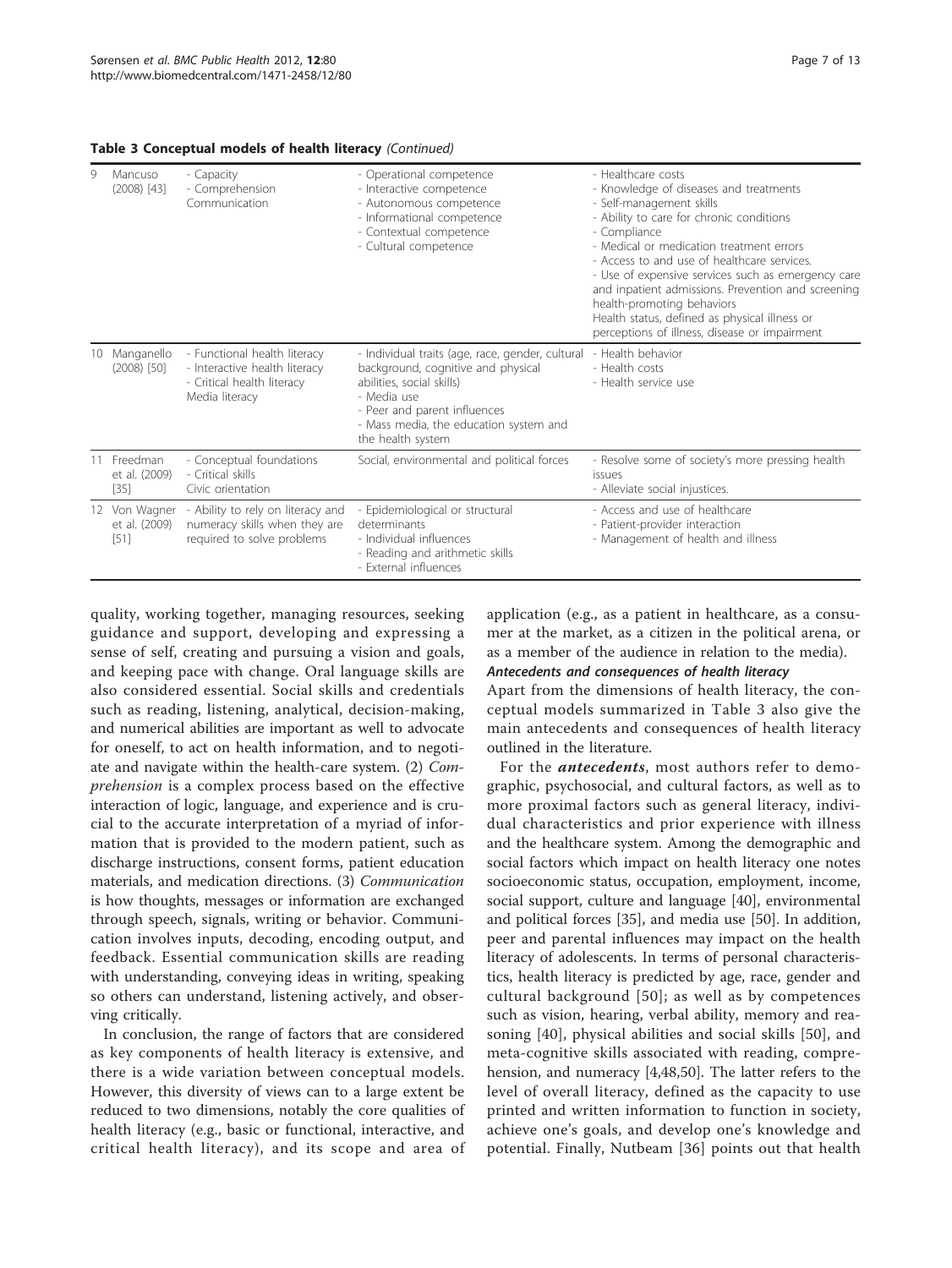literacy is also a result of health promotion actions such as education, social mobilization and advocacy.

In terms of the consequences, a number of researchers pointed out that health literacy leads to improved self-reported health status, lower healthcare costs, increased health knowledge, shorter hospitalization, and less frequent use of healthcare services [[43](#page-11-0),[48](#page-11-0),[50](#page-11-0),[53\]](#page-12-0). According to Baker [[49](#page-11-0)], these better health outcomes are caused by the acquisition of new knowledge, more positive attitudes, greater self-efficacy, and positive health behaviors associated with higher health literacy. Paashe-Orlow and Wolf [\[40\]](#page-11-0) posit that health literacy influences three main factors which in turn have an impact on health outcomes: (1) navigation skills, selfefficacy and perceived barriers influence the access and utilization of healthcare; (2) knowledge, beliefs and participation in decision-making influence patient/provider interactions; and (3) motivation, problem-solving, selfefficacy, and knowledge and skills influence self care. The relationship of health literacy to health outcomes according to these authors must be conceived as a step function with a threshold effect, rather than in a simple linear fashion. People generally exist within a web of social relationships; and below a certain level of function, much of the day-to-day detail of chronic disease management often needs to be facilitated by others. While the interaction between health literacy and social support is likely to have complicated and subtle implications, the health impact of social effects has not been fully elucidated in the context of health literacy [\[54](#page-12-0)].

Nutbeam [[36](#page-11-0)] distinguishes between individual and community or social benefits of health literacy. In terms of individual benefits, functional health literacy leads to an improved knowledge of risks and health services, and compliance with prescribed actions; interactive health literacy to an improved capacity to act independently, an improved motivation and more self-confidence; and critical health literacy to improved individual resilience to social and economic adversity. In terms of community and social benefits, functional health literacy increases the participation in population health programs; interactive health literacy enhances the capacity to influence social norms and interact with social groups; and critical health literacy improves community empowerment and enhances the capacity to act on social and economic determinants of health. Nutbeam's conceptual framework has been applied in case studies focusing on topics of diarrhea [\[55](#page-12-0)], self-management in diabetes [[56\]](#page-12-0) and health promoting schools [\[57\]](#page-12-0).

Ratzan [[58\]](#page-12-0) links health literacy in the community to the concept of social capital, arguing that health literate people live longer and have stronger incentives to invest in developing their own and their children's knowledge and skills. Healthier populations tend to have higher labor market productivity contributing to, rather than withdrawing from, pension schemes. Similarly, healthier people use the health system less, and coupled with education and cognitive function, appropriately demand fewer health services.

#### An integrated conceptual model of health literacy

Whereas a number of conceptual models of health literacy have been presented in the literature, none of these can be regarded as sufficiently comprehensive to line up with the evolving health literacy definitions and with the competencies they imply [\[59](#page-12-0)]. This is probably due to the fact that attempts to conceptualize health literacy have thus far failed to integrate the existing knowledge encompassing different perspectives on health literacy. Firstly, most of the existing conceptual models are not sufficiently grounded in theory in terms of the notions and concepts included. Secondly, very few models have integrated the components included in "medical" and "public health" literacy models. The only models which explicitly try to bridge the difference between both views are Nutbeam's [\[36](#page-11-0)] and Manganello's [\[50\]](#page-11-0), whose dimension of functional literacy corresponds with the cognitive skills of medical health literacy. Thirdly, while acknowledging that health literacy entails different dimensions, the majority of the existing models are rather static and do not explicitly account for the fact that health literacy is also a process, which involves the consecutive steps of accessing, understanding, processing and communicating information. Fourthly, while most conceptual models identify the factors that influence health literacy and mention its impact on health service use, health costs and health outcomes, the pathways linking health literacy to its antecedents and consequences are not very clear. Researchers could link conceptual models of health literacy more explicitly to established health promotion theories and models [[59](#page-12-0)]. Finally, very few conceptual models of health literacy have been empirically validated. To address these shortcomings, we propose an integrated model of health literacy which captures the main dimensions of the existing conceptual models reviewed above (Figure [1](#page-8-0)).

The model combines the qualities of a conceptual model outlining the main dimensions of health literacy (represented in the concentric oval shape in the middle of Figure [1](#page-8-0)), and of a logical model showing the proximal and distal factors which impact on health literacy, as well as the pathways linking health literacy to health outcomes.

The core of the model shows the competencies related to the process of accessing, understanding, appraising and applying health-related information. According to the 'all inclusive' definition this process requires four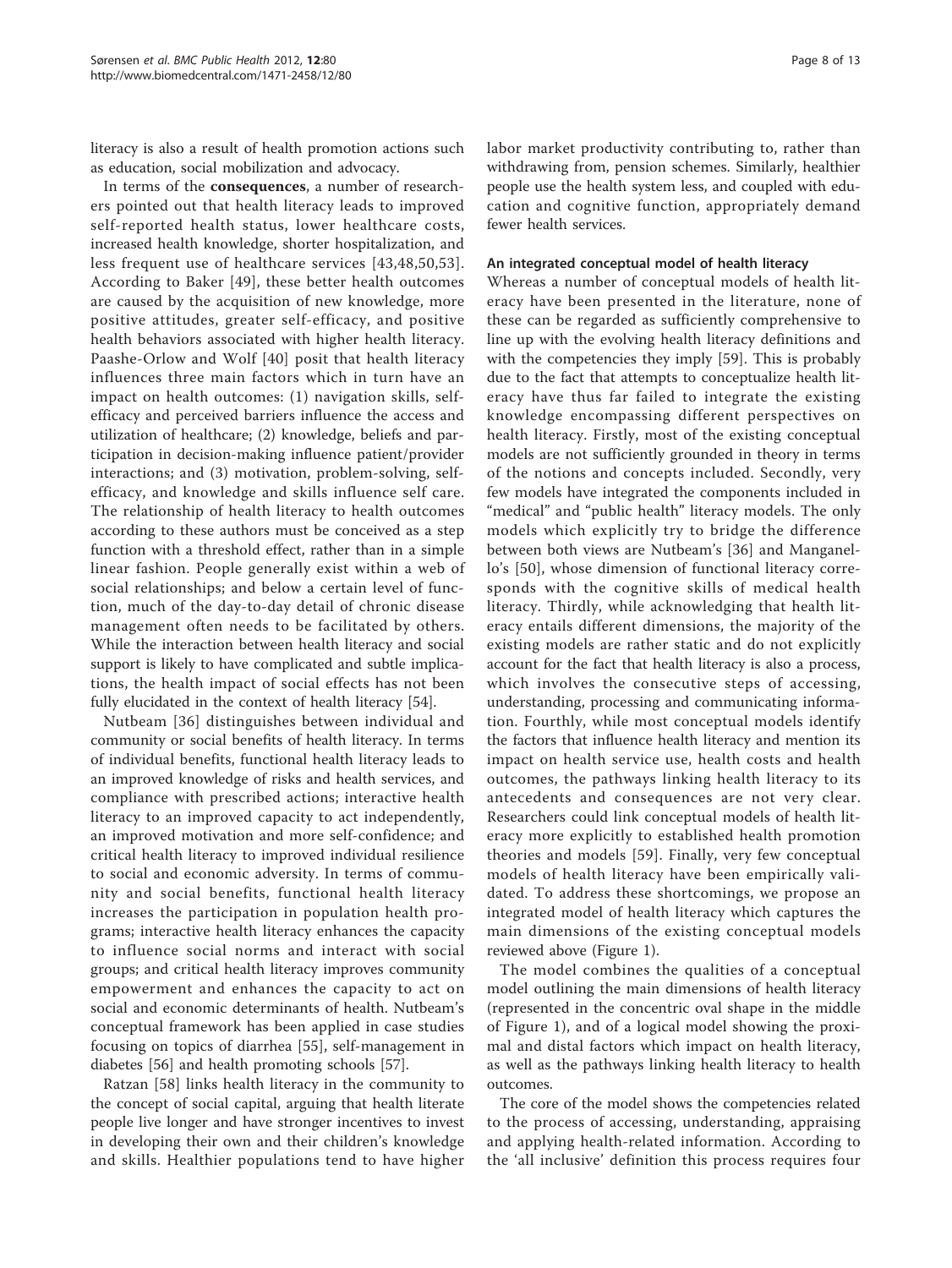<span id="page-8-0"></span>

types of competencies: (1) Access refers to the ability to seek, find and obtain health information; (2) *Understand* refers to the ability to comprehend the health information that is accessed; (3) Appraise describes the ability to interpret, filter, judge and evaluate the health information that has been accessed; and (4) Apply refers to the ability to communicate and use the information to make a decision to maintain and improve health. Each of these competences represents a crucial dimension of health literacy, requires specific cognitive qualities and depends on the quality of the information provided [\[60](#page-12-0)]: obtaining and accessing health information depends on understanding, timing and trustworthiness; understanding the information depends on expectations, perceived utility, individualization of outcomes, and interpretation of causalities; processing and appraisal of the information depends on the complexity, jargon and partial understandings of the information; and effective communication depends on comprehension. The competences also incorporate the qualities of functional, interactive and critical health literacy as proposed by Nutbeam [[36\]](#page-11-0).

This process generates knowledge and skills which enable a person to navigate three domains of the health continuum: being ill or as a patient in the healthcare setting, as a person at risk of disease in the disease prevention system, and as a citizen in relation to the health promotion efforts in the community, the work place, the educational system, the political arena and the market place. Going through the steps of the health literacy process in each of these three domains equips people to take control over their health by applying their general literacy

and numerical skills as well as their specific health literacy skills to acquire the necessary information, understanding this information, critically analyzing and appraising it, and acting independently to engage in actions overcoming personal, structural, social and economical barriers to health. As contextual demands change over time, and the capacity to navigate the health system depends on cognitive and psychosocial development as well as on previous and current experiences, the skills and competencies of health literacy develop during the life course and are linked to life long learning.

The frameworks associated with the three domains represent a progression from an individual towards a population perspective. As such, the model integrates the "medical" conceptualization of health literacy with the broader "public health" perspective. Placing greater emphasis on heath literacy outside of healthcare settings has the potential to impact on preventative health and reduce pressures on health systems.

The combination of the four dimensions referring to health information processing with the three levels of domains yields a matrix with 12 dimensions of health literacy as illustrated in Table [4.](#page-9-0)

Four dimensions of health literacy in the domain of healthcare, i.e., the ability to access information on medical or clinical issues, to understand medical information, to interpret and evaluate medical information, and to make informed decisions on medical issues and comply with medical advice.

Four dimensions of health literacy in the domain of disease prevention, notably the ability to access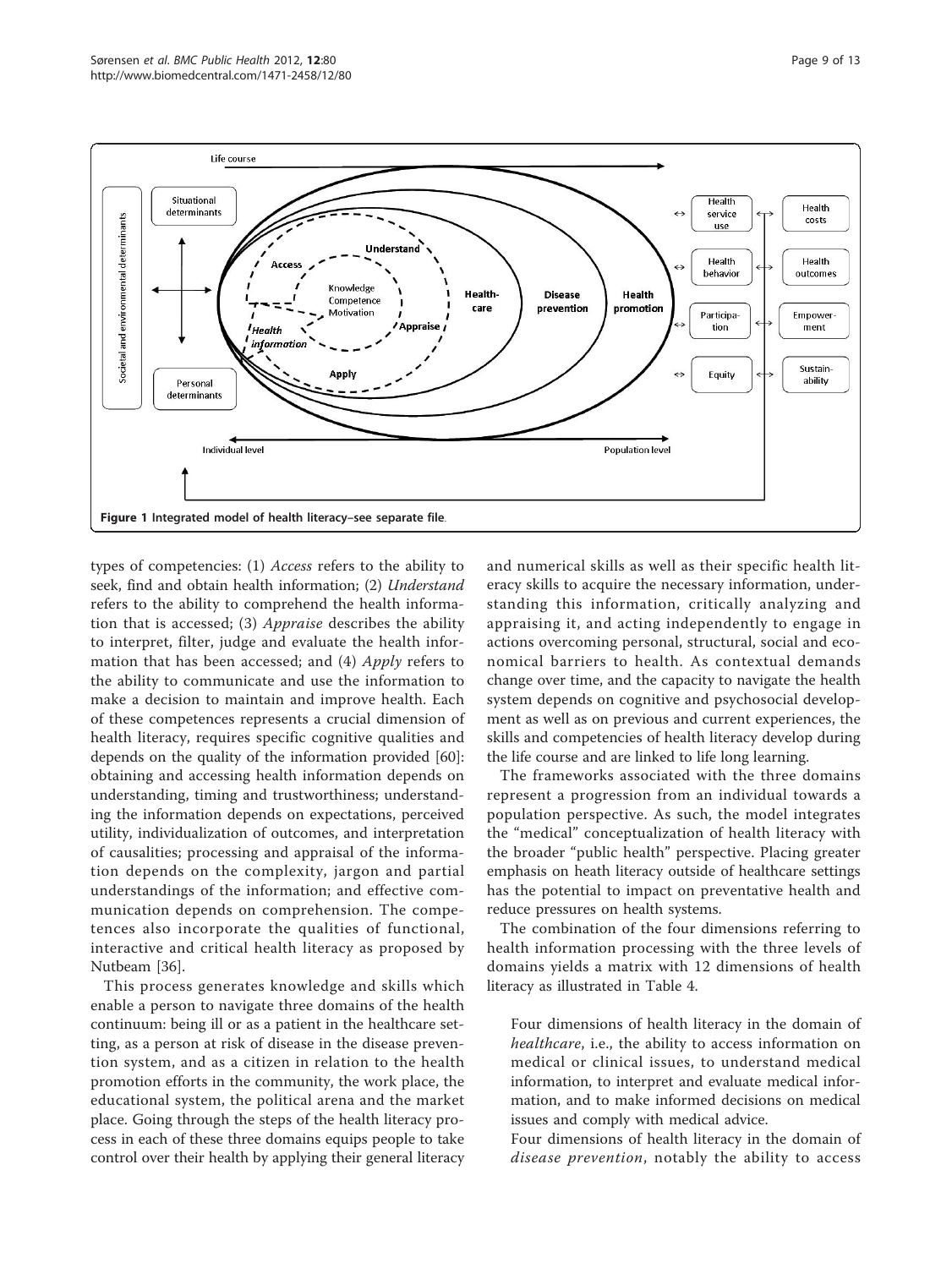|                     | relevant to health                                                                                  | Access/obtain information Understand information relevant<br>to health                                                         | Process/appraise<br>information relevant to health                                                                   | Apply/use information<br>relevant to health                                                               |
|---------------------|-----------------------------------------------------------------------------------------------------|--------------------------------------------------------------------------------------------------------------------------------|----------------------------------------------------------------------------------------------------------------------|-----------------------------------------------------------------------------------------------------------|
| Health<br>care      |                                                                                                     | Ability to access information Ability to understand medical<br>on medical or clinical issues information and derive meaning    | Ability to interpret and evaluate<br>medical information                                                             | Ability to make informed<br>decisions on medical issues                                                   |
| <b>Disease</b>      | <b>prevention</b> on risk factors for health                                                        | Ability to access information Ability to understand information on<br>risk factors and derive meaning                          | Ability to interpret and evaluate<br>information on risk factors for<br>health                                       | Ability to make informed<br>decisions on risk factors for<br>health                                       |
| Health<br>promotion | Ability to update oneself on<br>determinants of health in<br>the social and physical<br>environment | Ability to understand information on<br>determinants of health in the social<br>and physical environment and derive<br>meaning | Ability to interpret and evaluate<br>information on health<br>determinants in the social and<br>physical environment | Ability to make informed<br>decisions on health<br>determinants in the social and<br>physical environment |

<span id="page-9-0"></span>Table 4 The matrix with four dimensions of health literacy applied to three health domains

information on risk factors for health, to understand information on risk factors and derive meaning, to interpret and evaluate information on risk factors, and to make informed decisions on risk factors for health.

Four dimensions in the domain of health promotion, notably the ability to regularly update oneself on determinants of health in the social and physical environment, to comprehend information on determinants of health in the social and physical environment and derive meaning, to interpret and evaluate information on determinants, of health in the social and physical environment, and the ability to make informed decisions on health determinants in the social and physical environment.

Health literacy is in our understanding regarded an asset for improving people's empowerment within the domains of healthcare, disease prevention and health promotion.

In addition to the components of health literacy proper, the model in Figure [1](#page-8-0) also shows the main antecedents and consequences of health literacy. Among the factors which impact on health literacy, a distinction is made between more distal factors, including societal and environmental determinants (e.g., demographic situation, culture, language, political forces, societal systems), and proximal factors, which are more concerned with personal determinants (e.g., age, gender, race, socioeconomic status, education, occupation, employment, income, literacy) and situational determinants (e.g. social support, family and peer influences, media use and physical environment). Health literacy is strongly associated with educational attainment [[50\]](#page-11-0), as well as with overall literacy [[34,38](#page-11-0),[39\]](#page-11-0). Fundamental literacy affects a wide range of cognitive, behavioral, and societal skills and abilities. It should be distinguished from other specific literacy, such as science literacy (i.e., the ability to comprehend technical complexity, understanding of common technology, and an understanding that scientific uncertainty is to be expected), cultural literacy (i.e., recognizing and using collective beliefs, customs, worldviews, and social identity relationships) and civic literacy (i.e., knowledge about sources of information and about agendas and how to interpret them, enabling citizens to engage in dialogue and decision-making). According to Mancuso [[43](#page-11-0)], an individual must have certain skills and abilities to obtain competence in health literacy, and identifies six dimensions that are considered as necessary antecedents of health literacy, namely operational, interactive, autonomous, informational, contextual, and cultural competence.

Health literacy in turn influences health behavior and the use of health services, and thereby will also impact on health outcomes and on the health costs in society. At an individual level, ineffective communication due to poor health literacy will result in errors, poor quality, and risks to patient safety of the healthcare services [[61](#page-12-0)]. At a population level, health literate persons are able to participate in the ongoing public and private dialogues about health, medicine, scientific knowledge and cultural beliefs. Thus, the benefits of health literacy impact the full range of life's activities–home, work, society and culture [\[34,38,39](#page-11-0)]. Advancing health literacy will progressively allow for greater autonomy and personal empowerment, and the process of health literacy can be seen as a part of an individual's development towards improved quality of life. In the population, it may also lead to more equity and sustainability of changes in public health. Consequently, low health literacy can be addressed by educating persons to become more resourceful (i.e., increasing their personal health literacy), and by making the task or situation less demanding, (i.e., improving the "readability of the system").

## **Discussion**

In this article we have we have presented a working definition of health literacy which represents the essence of the definitions of this concept as given in the literature. Furthermore a new conceptual model has been developed as a result of the review of existing health literacy concepts. While the literature indicates that health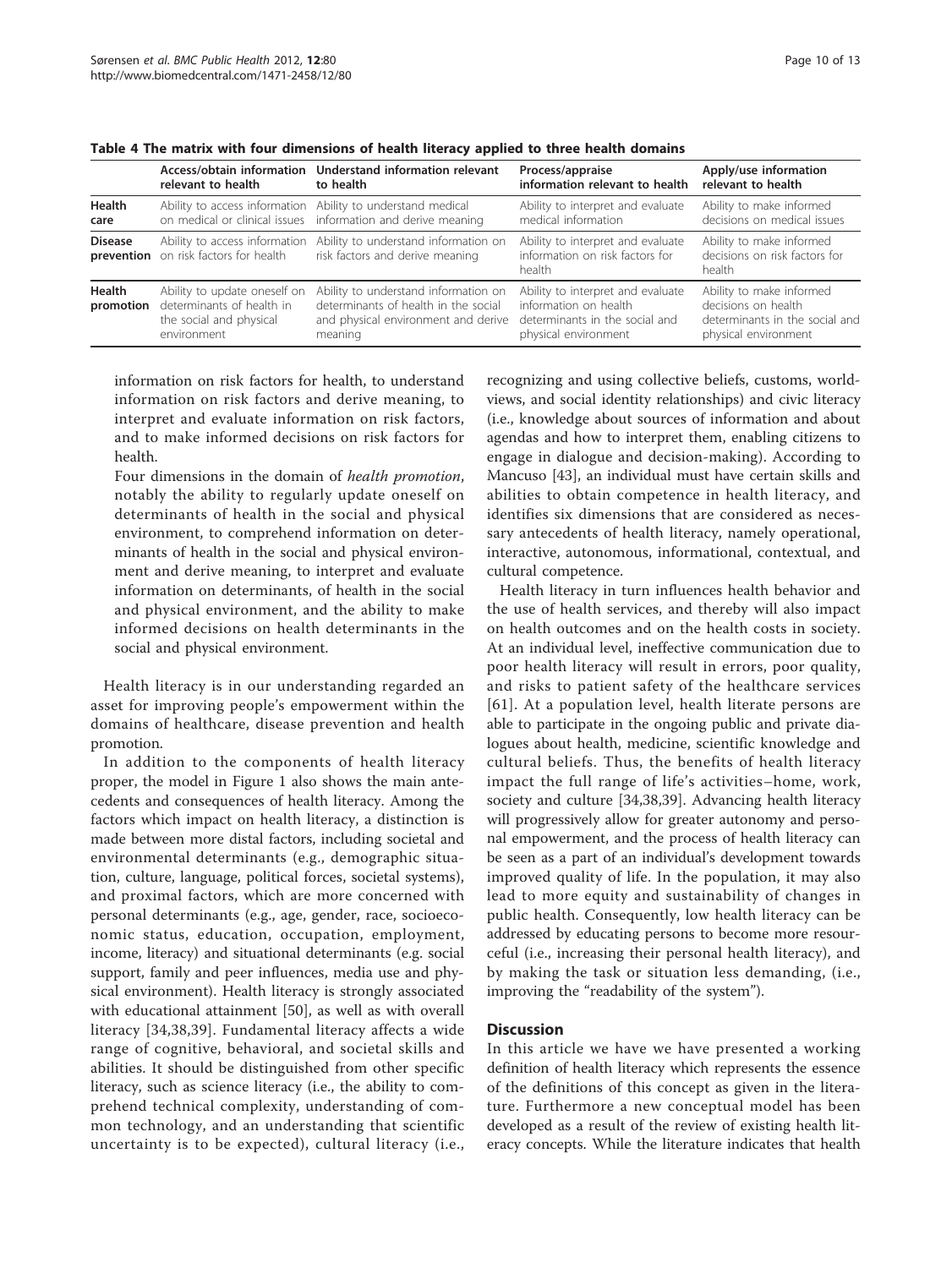literacy refers to the competences of people to meet the complex demands of health in modern society [\[2,3,](#page-11-0)[62](#page-12-0)] the exact nature of these competences is still debated. One perspective is that they refer to a series of individual cognitive skills and abilities applied in a medical context; the other perspective sees a broader range of competencies applied in the social realm. The first is referred to as "medical health literacy" [[5\]](#page-11-0), "patient health literacy" [[14\]](#page-11-0), or "clinical health literacy" [\[63](#page-12-0)]; the second as "public health literacy" [[35](#page-11-0)]. Nutbeam [[52](#page-12-0)] refers to the opposing medical and public health views on health literacy as respectively a "clinical risk", and a "personal asset" approach, and points out that they are rooted in the different traditions of clinical care, and adult learning and health promotion, respectively. As both perspectives are important and useful to enable a better understanding of health communication processes in clinical and community settings, any definition of health literacy needs to integrate both views. The proposed 'all inclusive' definition is adaptable and includes the public health perspective as well as the individual perspective.

While originating from the study of the reading and numerical skills that are necessary to function adequately in the healthcare environment, the concept of health literacy has expanded in meaning to include information-seeking, decision-making, problem-solving, critical thinking, and communication, along with a multitude of social, personal, and cognitive skills that are imperative to function in the health-system [[49,](#page-11-0)[52,59\]](#page-12-0). It has now diffused into the realm of culture, context, and language [[49,](#page-11-0)[52,59](#page-12-0)]. Although some authors have argued that health literacy is merely "new wine in old bottles", and is basically the repackaging of concepts central to the ideological theory and practice of health promotion [[64\]](#page-12-0), enhancing health literacy is increasingly recognized as a public health goal and a determinant of health. As new health literacy frameworks have emerged to clarify the deeper meaning of health literacy, its contribution to health, and the social, environmental, and cultural factors that influence health literacy skills in a variety of populations, there is a need for an integration of diverging definitions, conceptual frameworks and models of health literacy.

## Conclusion

The conceptual framework presented in this paper provides this integration in the form of a comprehensive model. Based on a systematic review of existing definitions and conceptualizations of health literacy, it combines the qualities of a conceptual model outlining the most comprehensive dimensions of health literacy, and of a logical model, showing the proximal and distal factors which impact on health literacy as well as the

pathways linking health literacy to health outcomes. Specifically, the model identifies 12 dimensions of health literacy, referring to the competencies related to accessing, understanding, appraising and applying health information in the domains of healthcare, disease prevention and health promotion, respectively.

By integrating existing definitions and conceptualizations of health literacy into an encompassing model outlining the main dimensions of health literacy as well as its determinants and the pathways to health outcomes, this model has a heuristic value in its own right. More importantly, however, it can also support the practice of healthcare, disease prevention and health promotion by serving as a conceptual basis to develop health literacy enhancing interventions. Moreover, it can contribute to the empirical work on health literacy by serving as a basis for the development of measurement tools. As currently available tools to measure health literacy do not capture all aspects of the concept as discussed in the literature, there is a need to develop new tools to assess health literacy, reflecting health literacy definitions and accompanying conceptual models for public health. By following a concept validation approach, scales can be developed to assess the dimensions outlined in the conceptual model presented in this paper. This will not only produce a comprehensive measure of health literacy, reflecting the state of the art of the field and applicable for social research and in public health practice, but also serve to validate the conceptual model and thus contribute to the understanding of health literacy.

#### Acknowledgements

The authors thank all partners in the HLS-EU consortium for contributing to the development of the conceptual model and the content of this article. HLS-EU Consortium members

Maastricht University, the Netherlands: Helmut Brand, Stephan van den Broucke and Kristine Sørensen

National School of Public Health, Greece: Demosthenes Agrafiodis, Elizabeth Ioannidis and Barbara Kondilis

University College of Dublin, National University of Ireland: Gerardine Doyle, James Fullam and Kenneth Cafferkey

Ludwig Boltzmann Gesellschaft GmbH, Austria: Jürgen Pelikan and Florian Röethlin

Instytut Kardiologii, Poland: Zofia Slonska

University of Murcia, Spain: Maria Falcon

Medical University - Sofia, Bulgaria: Kancho Tchamov and Alex Zhekov National Institute of Public Health and the Environment, The Netherlands: Mariël Droomers, Jantine Schuit, Iris van der Heide and Ellen Uiters NRW Centre for Health, Germany: Gudula Ward and Monika Mensing Funding

The HLS-EU project and related research are supported by grant 2007-113 from the European Commission.

#### Author details

<sup>1</sup>Department of International Health, Research School of Primary Care and Public Health, Maastricht University, Maastricht, The Netherlands. <sup>2</sup>Université Catholique de Louvain, Louvain-la-Neuve, Belgium. <sup>3</sup>University College Dublin, National University of Ireland, Dublin, Ireland. <sup>4</sup>Ludwig Boltzmann Institute Health Promotion Research, Vienna, Austria. <sup>5</sup>National Institute of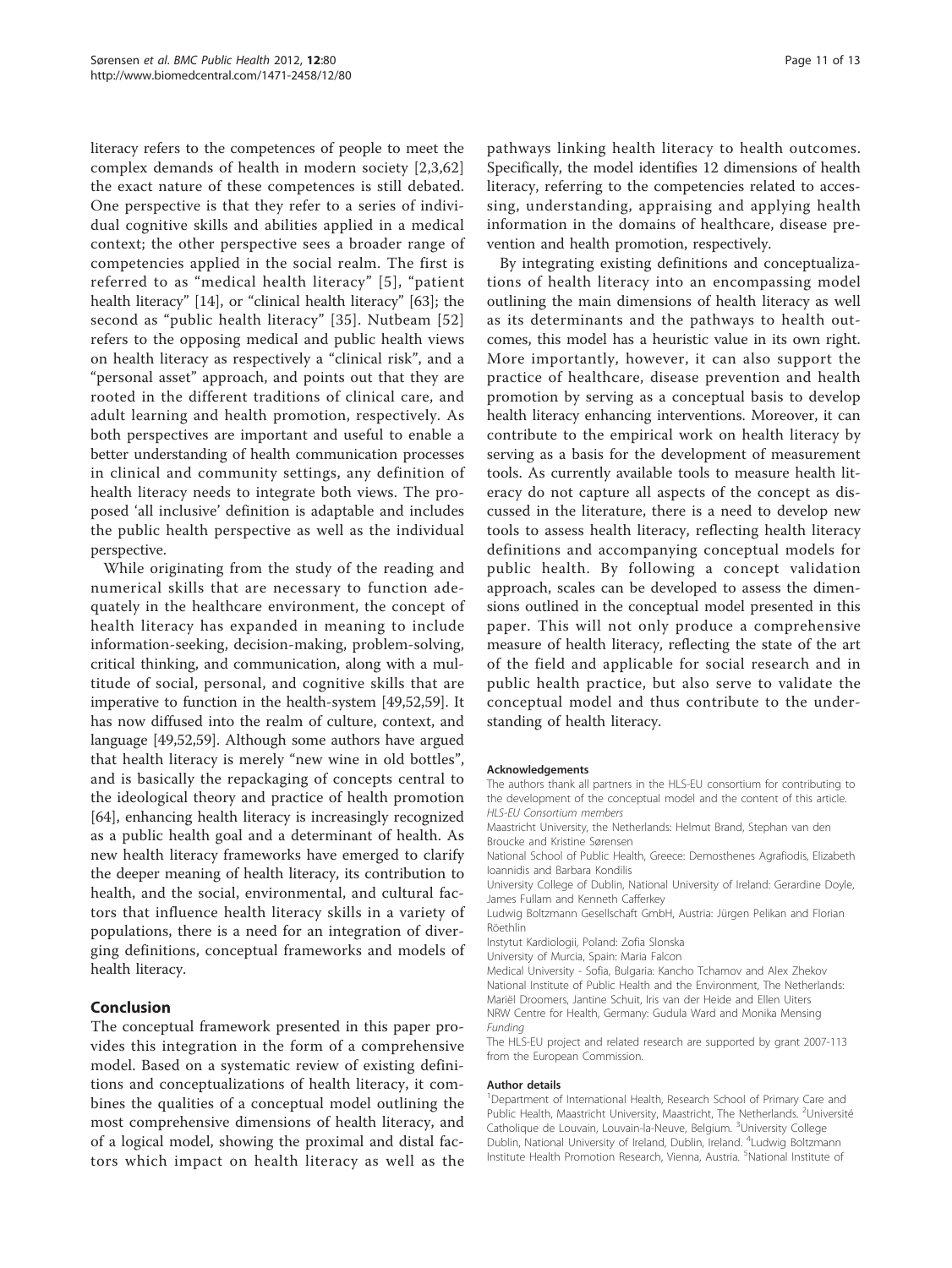<span id="page-11-0"></span>Cardiology, Warsaw, Poland. <sup>6</sup>The HLS-EU Consortium, Maastricht University, Maastricht, the Netherlands.

#### Authors' contributions

Background: KS, SVDB, JF, GD. Methodology: KS, SVDB, JF. Results: KS, SVDB, HB, JF, GD, ZS and JP. Discussion: KS, SVDB, HB, JF, GD, ZS and JP. Conclusion: KS, SVDB, JF and GD. All authors read and approved the final manuscript.

#### Competing interests

The authors are members of the European Health Literacy (HLS-EU) consortium and claim to have no competing interests.

#### Received: 25 November 2011 Accepted: 25 January 2012 Published: 25 January 2012

#### References

- Simonds SK: Health education as social policy. Health Education Monograph 1974, 2:1-25.
- 2. Kickbusch I, Maag D: Health Literacy. In International Encyclopedia of Public Health. Volume 3. Edited by: Kris H, Stella Q. Academic Press; 2008:204-211.
- In Health and modernity. Edited by: McQueen D, KI Potvin L, Pelikan JM, Balbo L, Abel Th. Springer: The Role of Theory in Health Promotion; 2007:.
- 4. UNESCO: Literacy for all. Education for All Global Monitoring Report 2006 UNESCO Publishing; 2005.
- 5. Peerson A, Saunders M: [Health literacy revisited: what do we mean and](http://www.ncbi.nlm.nih.gov/pubmed/19372101?dopt=Abstract) [why does it matter?](http://www.ncbi.nlm.nih.gov/pubmed/19372101?dopt=Abstract) Health Promot Int 2009, 24(3):285-296.
- 6. Parker R: Health literacy: a challenge for American patients and their health care providers. Health Promot Int 2000, 15(4):277-283.
- 7. Kutner M, Jin E, Paulsen C: The Health Literacy of America's Adults: Results From the 2003 National Assessment of Adult Literacy (NCES 2006-483). National Center for Education Washington DC: U.S. Department of Education; 2006.
- 8. Institute of Medicine: Health literacy: a prescription to end confusion Washington DC: The National Academies; 2004.
- 9. Davis T, Wolf MS: [Health literacy: implications for family medicine.](http://www.ncbi.nlm.nih.gov/pubmed/15343422?dopt=Abstract) Fam Med 2004, 36(8):595-598.
- 10. Health Literacy Innovations: The Health Literacy & Plain Language Resource Guide Health Literacy Innovations; n.d;.
- 11. Lloyd LLJ, Ammary NJ, Epstein LG, Johnson R, Rhee K: [A transdisciplinary](http://www.ncbi.nlm.nih.gov/pubmed/16760237?dopt=Abstract) [approach to improve health literacy and reduce disparities.](http://www.ncbi.nlm.nih.gov/pubmed/16760237?dopt=Abstract) Health Promot Pract 2006, 7(3):331-335.
- 12. Ad Hoc Committee on Health Literacy for the Council on Scientific Affairs AMA: Health literacy: report of the council on scientific affairs. J Am Med Assoc 1999, 281(6):552-557.
- 13. McCray A: [Promoting health literacy.](http://www.ncbi.nlm.nih.gov/pubmed/15561782?dopt=Abstract) J Am Med Inform Assoc 2004, 12(2):152-163.
- 14. Ishikawa H, Yano E: [Patient health literacy and participation in the](http://www.ncbi.nlm.nih.gov/pubmed/18494956?dopt=Abstract) [health-care process.](http://www.ncbi.nlm.nih.gov/pubmed/18494956?dopt=Abstract) Health Expect 2008, 11(2):113-122.
- 15. Tappe MK, Galer-Unti RA: Health educators' [role in promoting health](http://www.ncbi.nlm.nih.gov/pubmed/11816395?dopt=Abstract) [literacy and advocacy for the 21 st century.](http://www.ncbi.nlm.nih.gov/pubmed/11816395?dopt=Abstract) J Sch Health 2001, 71(10):477-482.
- 16. Robbins A: Public health literacy for lawyers: teaching population-based legal analysis. Environ Health Perspect 2003, 111(14):744-745.
- 17. Parker RM, Gazmararian JA: [Health literacy: essential for health](http://www.ncbi.nlm.nih.gov/pubmed/14692576?dopt=Abstract) [communication.](http://www.ncbi.nlm.nih.gov/pubmed/14692576?dopt=Abstract) J Health Commun 2003, 8(3):116-118.
- 18. Paasche-Orlow MK, Parker RM, Gazmararian JA, Nielsen-Bohlman LT, Rudd RR: The prevalence of limited health literacy. J Gen Intern Med 2005, 20:174-184.
- 19. Porr Caroline, Drummond Jane, Richter Solina: [Health Literacy as an](http://www.ncbi.nlm.nih.gov/pubmed/22323966?dopt=Abstract) [Empowerment Tool for Low-Income Mothers.](http://www.ncbi.nlm.nih.gov/pubmed/22323966?dopt=Abstract) Family & Community Health 2006, 29(4):328-335.
- 20. Paasche-Orlow MK: [Bridging the international divide for health literacy](http://www.ncbi.nlm.nih.gov/pubmed/19497492?dopt=Abstract) [research.](http://www.ncbi.nlm.nih.gov/pubmed/19497492?dopt=Abstract) Patient Educ Couns 2009, 75:293-294.
- 21. Barber MN, Staples M, Osborne RH, Clerehan R, Elder C, Buchbinder R: [Up](http://www.ncbi.nlm.nih.gov/pubmed/19531559?dopt=Abstract) [to a quarter of the Australian population may have suboptimal health](http://www.ncbi.nlm.nih.gov/pubmed/19531559?dopt=Abstract) [literacy depending upon the measurement tool: results from a](http://www.ncbi.nlm.nih.gov/pubmed/19531559?dopt=Abstract) [population-based survey.](http://www.ncbi.nlm.nih.gov/pubmed/19531559?dopt=Abstract) Health Promot Int 2009, 24(3):252-261.
- 22. Adams RJ, Stocks NP, Wilson DH, Hill CL, Gravier S, Kickbusch I, Beilby JJ: [Health literacy. A new concept for general practice?](http://www.ncbi.nlm.nih.gov/pubmed/19283256?dopt=Abstract) Aust Fam Physician 2009, 38(3):144-147.
- 23. Lee TW, Kang SJ, Lee HJ, Hyun SI: [Testing health literacy skills in older](http://www.ncbi.nlm.nih.gov/pubmed/19394184?dopt=Abstract) [Korean adults.](http://www.ncbi.nlm.nih.gov/pubmed/19394184?dopt=Abstract) Patient Educ Couns 2009, 75(3):302-307.
- 24. Ishikawa H, Nomura K, Sato M, Yano E: [Developing a measure of](http://www.ncbi.nlm.nih.gov/pubmed/18515303?dopt=Abstract) [communicative and critical health literacy: a pilot study of Japanese](http://www.ncbi.nlm.nih.gov/pubmed/18515303?dopt=Abstract) [office workers.](http://www.ncbi.nlm.nih.gov/pubmed/18515303?dopt=Abstract) Health Promot Int 2008, 23(3):269-274.
- 25. Ibrahim SY, Reid F, Shaw A, Rowlands G, Gomez GB, Chesnokov M, Ussher M: Validation of a health literacy screening tool (REALM) in a UK population with coronary heart disease. Journal of Public Health (Oxf) 2008, 30:449-455.
- 26. Twickler TB, Hoogstraten E, Reuwer AQ, Singels L, Stronks K, Essink-Bot M: Laaggeltetterdheid en beperkte gezondheidsvaardigheden vragen om een antwoord in de zorg. Nederlandse Tijdschrift Gennesskunde 2009, 153(A250):1-6.
- 27. Wang J, Schmid M: Regional differences in health literacy in Switzerland Zürich: University of Zürich. Institute of Social and Preventive Medicine; 2007.
- 28. Kondilis BK, Soteriades ES, Falagas ME: [Health literacy research in Europe:](http://www.ncbi.nlm.nih.gov/pubmed/16230315?dopt=Abstract) [a snapshot.](http://www.ncbi.nlm.nih.gov/pubmed/16230315?dopt=Abstract) Eur J Public Health 2006, 16(1):113-113.
- 29. Kondilis BK, Kiriaze IJ, Athanasoulia AP, Falagas ME: [Mapping health literacy](http://www.ncbi.nlm.nih.gov/pubmed/18575594?dopt=Abstract) [research in the European union: a bibliometric analysis.](http://www.ncbi.nlm.nih.gov/pubmed/18575594?dopt=Abstract) PLoS One 2008, 3(6):E2519.
- 30. European Commission: Together for health: a strategic approach for the EU 2008-2013. Com(2007) 630 final 2007.
- 31. Nutbeam D: Health Promotion Glossary. Health Promot Int 1998, 13:349-364.
- 32. Kwan B, Frankish J, Rootman I, Zumbo B, Kelly K, Begoray D, Kazanijan A, Mullet J, Hayes M: The Development and Validation of Measures of "Health Literacy" in Different Populations. UBC Institute of Health Promotion Research and University of Victoria Community Health Promotion Research; 2006.
- 33. Pleasant A: Proposed Defintion. International Health Association Conference: 2008 2008.
- 34. Zarcadoolas C, Pleasant A, Greer DS: [Elaborating a definition of health](http://www.ncbi.nlm.nih.gov/pubmed/14692577?dopt=Abstract) [literacy: a commentary.](http://www.ncbi.nlm.nih.gov/pubmed/14692577?dopt=Abstract) J Health Commun 2003, 8(3):119-120.
- 35. Freedman DA, Bess KD, Tucker HA, Boyd DL, Tuchman AM, Wallston KA: [Public health literacy defined.](http://www.ncbi.nlm.nih.gov/pubmed/19362698?dopt=Abstract) Am J Prev Med 2009, 36(5):446-451.
- 36. Nutbeam D: Health literacy as a public goal: a challenge for contemporary health education and communication strategies into the 21st century. Health Promot Int 2000, 15(3):259-267.
- 37. Kickbusch I, Wait S, Maag D, Banks I: Navigating health: the role of health literacy. Alliance for Health and the Future, International Longevity Centre, UK 2006.
- 38. Zarcadoolas C, Pleasant A, Greer DS: [Understanding health literacy: an](http://www.ncbi.nlm.nih.gov/pubmed/15788526?dopt=Abstract) [expanded model.](http://www.ncbi.nlm.nih.gov/pubmed/15788526?dopt=Abstract) Health Promot Int 2005, 20(2):195-203.
- 39. Zarcadoolas C, Pleasant A, Greer D: Advancing health literacy: A framework for understanding and action. Jossey Bass: San Francisco, CA 2006.
- 40. Paasche-Orlow MK, Wolf MS: The causal pathways linking health literacy to health outcomes. Am J Health Behav 2007, 31(Suppl 1):19-26.
- 41. In Health Literacy. Programmes for Training on Research in Public Health for South Eastern Europe Edited by: Pavlekovic G 2008, 4.
- 42. Rootman I, Gordon-El-Bihbety D: A vision for a health literate Canada Ottawa: Canadian Public Health Association; 2008.
- 43. Mancuso JM: [Health literacy: a concept/dimensional analysis.](http://www.ncbi.nlm.nih.gov/pubmed/18786068?dopt=Abstract) Nurs Health Sci 2008, 10:248-255.
- 44. Australian Bureau of Statistics: In Adult literacy and life skills survey. Summary results. Volume 88. Australia, Canberra: Australian Bureau of Statistics; 2008.
- 45. Yost KJ, Webster K, Baker DW, Choi SW, Bode RK, Hahn EA: [Bilingual health](http://www.ncbi.nlm.nih.gov/pubmed/19386462?dopt=Abstract) [literacy assessment using the Talking Touchscreen/la Pantalla](http://www.ncbi.nlm.nih.gov/pubmed/19386462?dopt=Abstract) [Parlanchina: development and pilot testing.](http://www.ncbi.nlm.nih.gov/pubmed/19386462?dopt=Abstract) Patient Educ Couns 2009, 75(3):295-301.
- 46. Adkins NR, Corus C: Health literacy for improved health outcomes: effective capital in the marketplace. J Consum Aff 2009, 43(2):199-222.
- 47. Lee SD, Arozullah AM, Choc YI: [Health literacy, social support, and health:](http://www.ncbi.nlm.nih.gov/pubmed/14759678?dopt=Abstract) [a research agenda.](http://www.ncbi.nlm.nih.gov/pubmed/14759678?dopt=Abstract) Soc Sci Med 2004, 58:1309-1321.
- 48. Speros C: [Health literacy: concept analysis.](http://www.ncbi.nlm.nih.gov/pubmed/15926968?dopt=Abstract) J Adv Nurs 2005, 50:633-640.
- 49. Baker DW: The meaning and the measure of health literacy. J Intern Med 2006, 21:878-883.
- 50. Manganello JA: [Health literacy and adolescents: a framework and agenda](http://www.ncbi.nlm.nih.gov/pubmed/18024979?dopt=Abstract) [for future research.](http://www.ncbi.nlm.nih.gov/pubmed/18024979?dopt=Abstract) Health Educ Res 2008, 23(5):840-847.